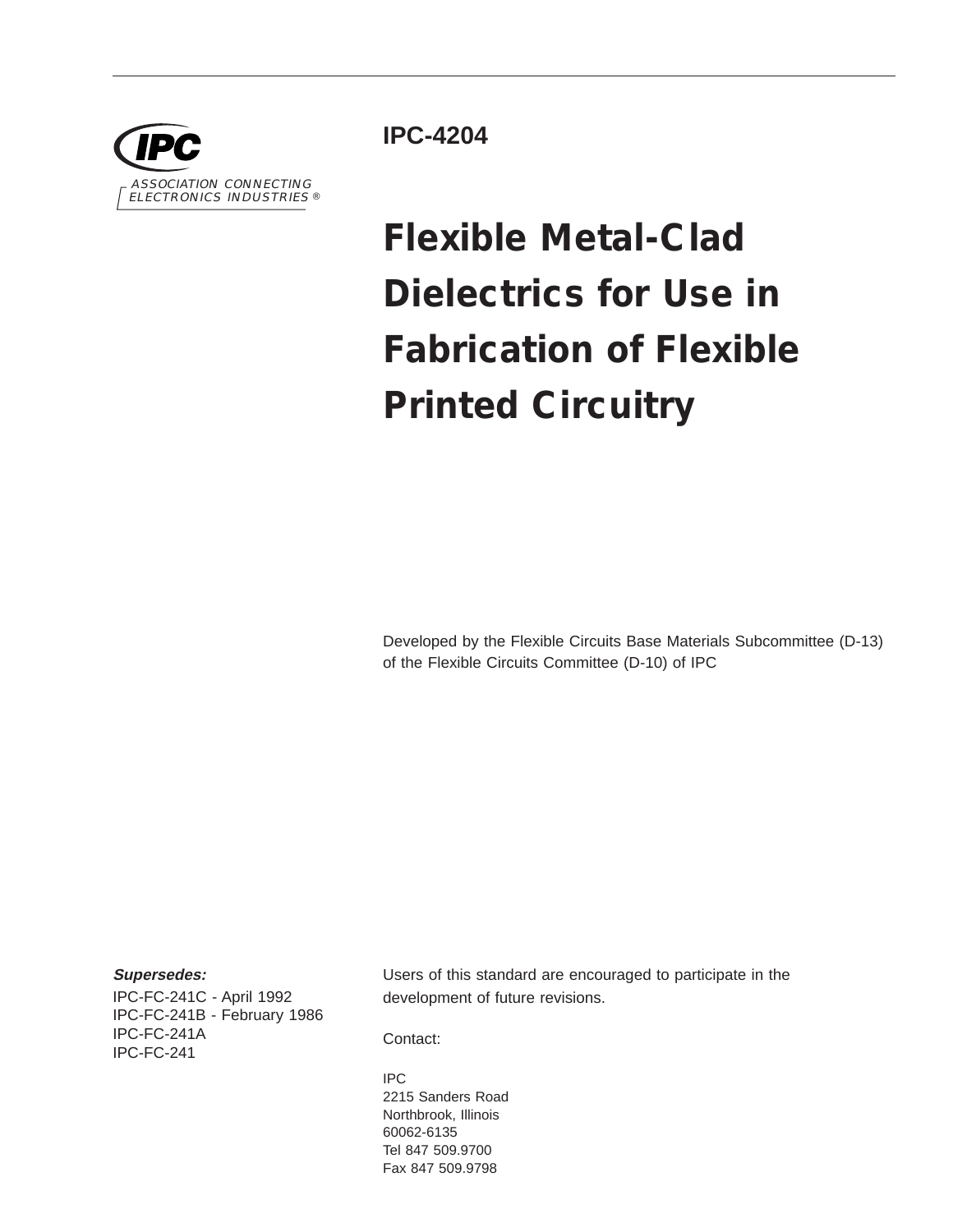## **Table of Contents**

| 1              |                                        |  |
|----------------|----------------------------------------|--|
| 1.1            |                                        |  |
| 1.1.1          |                                        |  |
| 1.1.2          |                                        |  |
| 1.1.2.1        |                                        |  |
| 1.1.2.2        |                                        |  |
| 1.1.2.3        |                                        |  |
| 1.1.2.4        |                                        |  |
| 1.1.2.5        |                                        |  |
| 1.1.2.6        |                                        |  |
| 1.1.2.7        |                                        |  |
| 1.1.2.7.1      |                                        |  |
| 1.1.2.7.2      |                                        |  |
| 1.1.2.7.3      |                                        |  |
| 1.1.2.7.4      |                                        |  |
| 1.1.2.7.5      | Nominal Metal Cladding Thickness  3    |  |
| 1.1.2.7.6      |                                        |  |
| 1.2            |                                        |  |
| 1.3            |                                        |  |
| 1.4            |                                        |  |
| 1.5            |                                        |  |
|                |                                        |  |
| $\mathbf{2}$   |                                        |  |
| 2.1            |                                        |  |
| 2.2            | American Society For Testing and       |  |
| 2.3            | Underwriters Laboratories Standards  4 |  |
| 2.4            |                                        |  |
| 2.5            |                                        |  |
| 3 <sup>1</sup> |                                        |  |
| 3.1            |                                        |  |
| 3.1.1          |                                        |  |
| 3.1.2          |                                        |  |
| 3.1.3          | Quality Conformance Testing  4         |  |
| 3.1.4          |                                        |  |
| 3.1.5          | Structurally Similar Construction  4   |  |
| 3.1.6          |                                        |  |
| 3.1.7          |                                        |  |
| 3.2            |                                        |  |
| 3.3            |                                        |  |
| 3.4            |                                        |  |

| 3.4.2   |                                             |  |
|---------|---------------------------------------------|--|
| 3.4.3   |                                             |  |
| 3.4.4   |                                             |  |
| 3.4.5   |                                             |  |
| 3.5     |                                             |  |
| 3.5.1   |                                             |  |
| 3.5.2   | Wrinkles, Creases, Streaks and Scratches  5 |  |
| 3.5.3   |                                             |  |
| 3.5.4   |                                             |  |
| 3.5.5   |                                             |  |
| 3.5.6   |                                             |  |
| 3.6     |                                             |  |
| 3.6.1   |                                             |  |
| 3.6.2   |                                             |  |
| 3.6.3   |                                             |  |
| 3.6.4   |                                             |  |
| 3.6.5   |                                             |  |
| 3.6.6   |                                             |  |
| 3.7     |                                             |  |
| 3.7.1   |                                             |  |
| 3.7.2   |                                             |  |
| 3.7.2.1 |                                             |  |
| 3.7.2.2 | Peel Strength After Solder Float  7         |  |
| 3.7.2.3 | Peel Strength After Temperature Cycling  7  |  |
| 3.7.3   |                                             |  |
| 3.7.4   |                                             |  |
| 3.7.5   |                                             |  |
| 3.7.6   |                                             |  |
| 3.8     |                                             |  |
| 3.8.1   |                                             |  |
| 3.8.2   |                                             |  |
| 3.8.3   |                                             |  |
| 3.9     |                                             |  |
| 3.9.1   |                                             |  |
| 3.9.2   |                                             |  |
| 3.9.3   |                                             |  |
| 3.9.4   |                                             |  |
| 3.9.5   |                                             |  |
| 3.10    |                                             |  |
| 3.10.1  |                                             |  |
| 3.10.2  |                                             |  |
| 3.10.3  |                                             |  |
| 3.10.4  |                                             |  |
|         |                                             |  |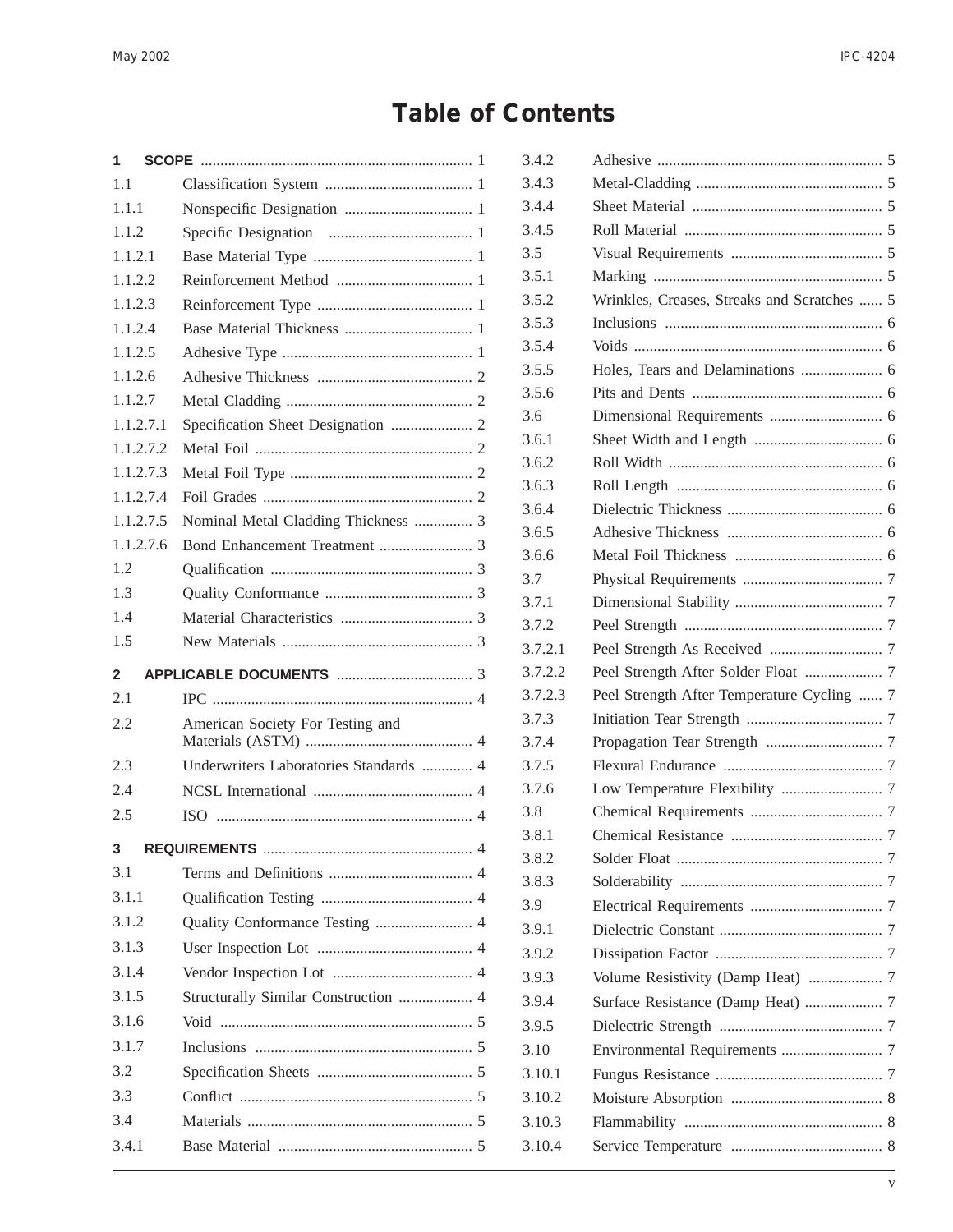| 3.10.5  | Moisture and Insulation Resistance  8       |  |
|---------|---------------------------------------------|--|
| 3.11    |                                             |  |
| 4       | <b>QUALITY ASSURANCE PROVISIONS  8</b>      |  |
| 4.1     | Responsibility for Inspection  8            |  |
| 4.2     | Test Equipment and Inspection Facilities  8 |  |
| 4.3     | Standard Laboratory Conditions  8           |  |
| 4.4     |                                             |  |
| 4.5     |                                             |  |
| 4.6     |                                             |  |
| 4.7     |                                             |  |
| 4.7.1   |                                             |  |
| 4.7.2   |                                             |  |
| 4.8     | Quality Conformance Inspection  8           |  |
| 4.8.1   | Inspection of Product for Delivery  9       |  |
| 4.8.2   |                                             |  |
| 4.8.3   |                                             |  |
| 4.8.3.1 |                                             |  |
| 4.8.3.2 |                                             |  |
| 4.8.3.3 |                                             |  |
| 4.8.3.4 |                                             |  |
| 4.8.4   |                                             |  |
| 4.8.4.1 |                                             |  |
| 4.8.4.2 |                                             |  |
| 4.8.4.3 | Noncompliance of Material  10               |  |
| 4.8.5   |                                             |  |
| 4.8.5.1 |                                             |  |
| 4.8.5.2 |                                             |  |
| 4.8.5.3 | Noncompliance of Material  10               |  |
| 4.9     | Statistical Process Control (SPC)  10       |  |
| 4.9.1   |                                             |  |
| 4.9.2   |                                             |  |
| 4.9.3   |                                             |  |
| 4.9.4   | Parameter Capability Assessment  11         |  |
| 4.9.5   |                                             |  |
|         |                                             |  |

| 4.9.6    | Reduction of Quality Conformance        |  |
|----------|-----------------------------------------|--|
| 4.9.6.1  | Conditions for Reduced Testing  11      |  |
| 4.9.6.2  | Reduced Testing Sample Size  16         |  |
| 4.9.6.3  | Conditions for Audited Control Plan  16 |  |
| 5<br>5.1 | PREPARATION FOR DELIVERY  16            |  |
| 6        |                                         |  |
| 6.1      |                                         |  |
| 6.2      | Specific Chemical Exposure  16          |  |
| 6.3      |                                         |  |
|          |                                         |  |

#### **Figures**

| Figure 4-2 Process Flow and Control/Inspection          |  |
|---------------------------------------------------------|--|
| Figure 4-3 Parameter to Process Correlation Chart  14   |  |
| Figure 4-4 Quality Conformance Test Reduction Chart  15 |  |

#### **Tables**

| Table 1-1 | Base Dielectric Type Designation  1    |  |
|-----------|----------------------------------------|--|
| Table 1-2 |                                        |  |
| Table 1-3 |                                        |  |
| Table 1-4 | Base Dielectric and Adhesive Thickness |  |
| Table 1-5 |                                        |  |
| Table 1-6 |                                        |  |
| Table 1-7 |                                        |  |
| Table 3-1 | Allowable Deviation from Nominal       |  |
| Table 3-2 | Allowable Deviation from Nominal       |  |
| Table 4-1 |                                        |  |
| Table 4-2 | Sampling Plan for Group A and Group B  |  |
| Table 4-3 | Sampling Plan for Group A and Group B  |  |
|           |                                        |  |